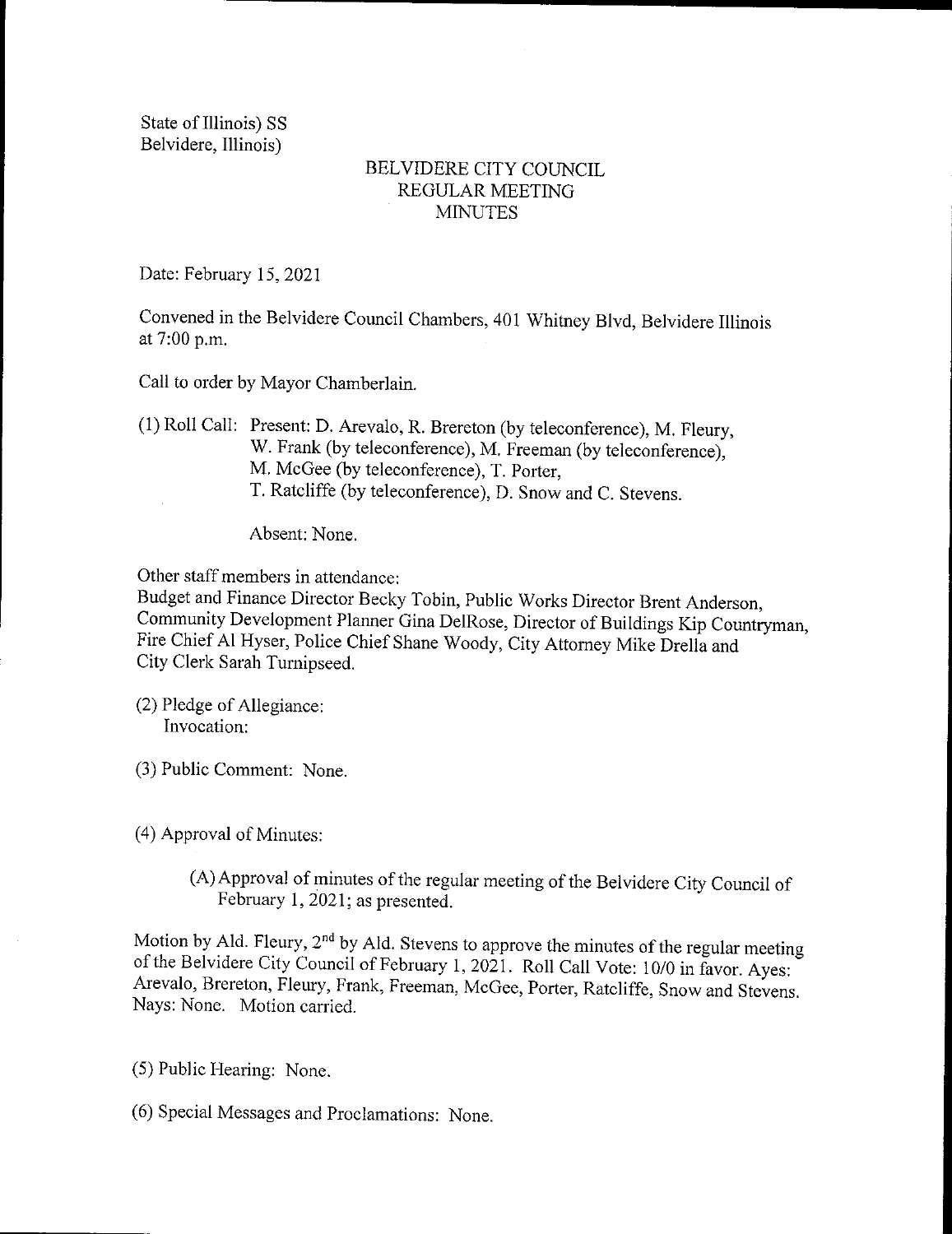(7) Approval of Expenditures: General & Special Fund Expenditures:  $$1,272,558.73$ Water & Sewer Fund Expenditures: \$ 354,352.81

Motion by Ald. Snow, 2<sup>nd</sup> by Ald. Stevens to approve the General & Special Fund Expenditures in the amount of \$1,272,558.73. Discussion took place. Roll Call Vote: 10/0 in favor. Ayes: Brereton, Fleury, Frank, Freeman, McGee, Porter, Ratcliffe, Stevens, Snow and Arevalo. Nays: None. Motion carried.

Motion by Ald. Porter, 2<sup>nd</sup> by Ald. Fleury to approve the Water & Sewer Fund Expenditures in the amount of \$354, 352. 81. Roll Call Vote: 10/0 in favor. Ayes: Fleury, Frank, Freeman, McGee, Porter, Ratcliffe, Snow, Stevens, Arevalo and Brereton. Nays: None. Motion carried.

- 8) Committee Reports and Minutes of City Officers:
	- A) Monthly Report of Belvidere Police Department Overtime for January 2021.
	- B) Monthly Report of Belvidere Fire Department Overtime for January 2021.
	- (C) Monthly Report of Community Development Department/Planning Department for January 2021.
	- D) Monthly Report of Building Department Revenues, Residential Building Permits and Case Reports for January 2021.
	- E) Monthly General Fund Report for January 2021.
	- (F) Monthly Water/Sewer Fund Report January 2021.
	- G) Monthly Financial Report for January 2021.
	- H) Monthly CD Investments for January 2021.
	- I) Minutes of Planning and Zoning Commission of February 9, 2021.

Let the record show these reports were placed on file.

J) Minutes of Committee of the Whole— Building, Planning and Zoning and Public Works of February 8, 2021.

Motion by Ald. Arevalo, 2<sup>nd</sup> by Ald. Stevens to approve the minutes of Committee of the Whole— Building, Planning and Zoning and Public Works of February 8, 2021. Roll Call Vote: 10/0 in favor. Ayes: Frank, Freeman, McGee, Porter, Ratcliffe, Snow, Stevens, Arevalo, Brereton and Fleury. Nays: None. Motion carried.

- 9) Unfinished Business: None.
- 10) New Business:
	- $(A)$  Ord. #520H 1<sup>st</sup> Reading: An Ordinance Granting a Special Use to Allow Indoor Commercial Entertainment ( Video Gaming) within the GB, General Business District (2001 North State Street).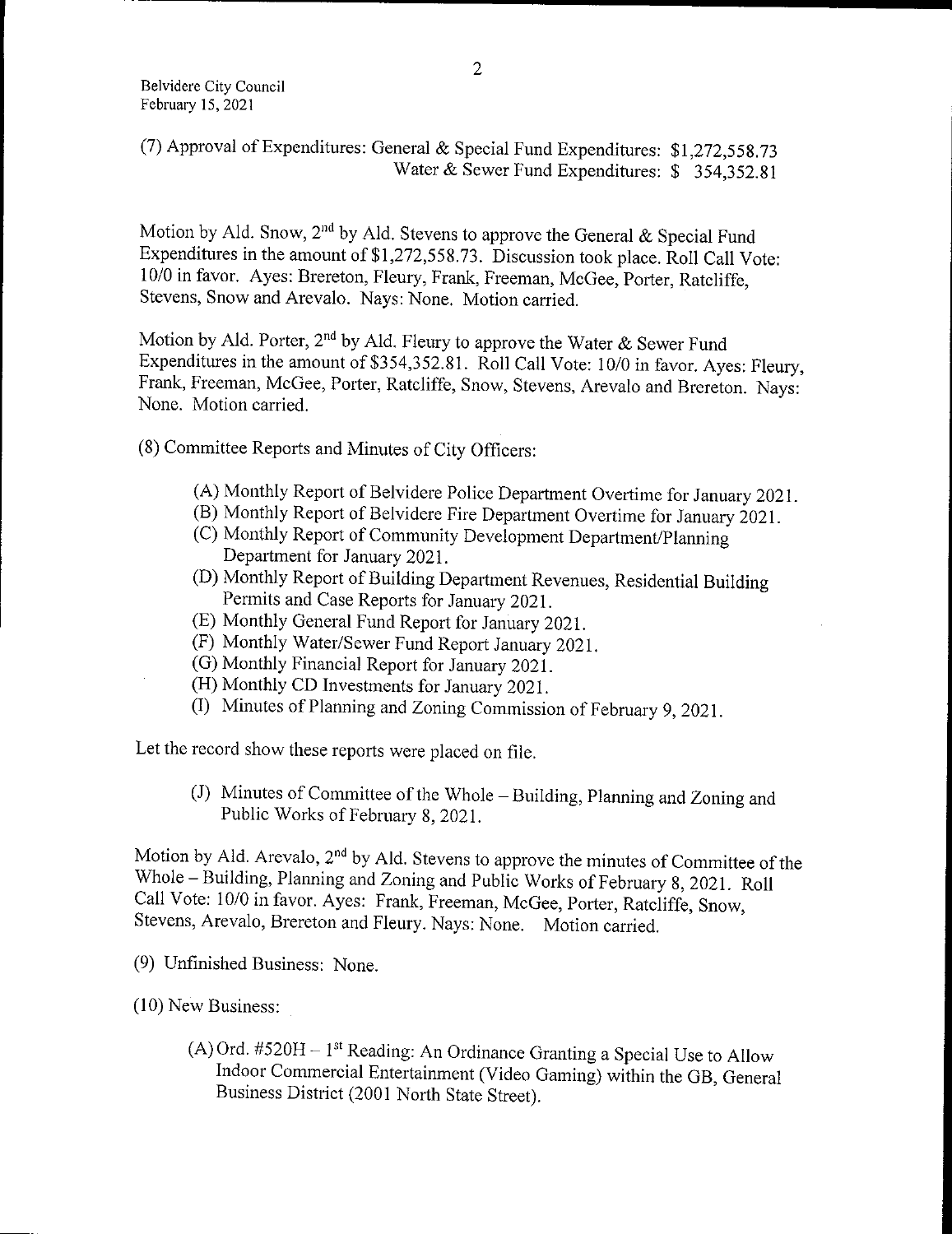- (B) Ord.  $#521H 1$ <sup>st</sup> Reading: An Ordinance Granting a Special Use to Allow Indoor Commercial Entertainment ( Video Gaming) within the PB, Planned Business District ( 1052 Belvidere Road).
- (C) Ord.  $#522H 1$ <sup>st</sup> Reading: An Ordinance Granting a Special Use to Allow Indoor Commercial Entertainment( Video Gaming) within the GB, General Business District (2038 North State Street).
- (D) Ord.  $#523H 1$ <sup>st</sup> Reading: An Ordinance Granting a Special Use to Allow Indoor Commercial Entertainment ( Video Gaming) within the GB, General Business District (171 South Appleton Road).
- (E) Ord.  $#524H 1$ <sup>st</sup> Reading: An Ordinance Granting a Special Use to Allow Indoor Commercial Entertainment ( Video Gaming) within the NB, Neighborhood Business District (600 Logan Avenue).
- (F) Ord.#525H  $-1$ <sup>st</sup> Reading: An Ordinance Granting a Special Use to Allow Indoor Commercial Entertainment( Video Gaming) within the GB, General Business District (1474 North State Street).
- (G) Ord.  $#526H 1$ <sup>st</sup> Reading: An Ordinance Amending Appendix A, Fees, Relating to Frozen Water Meters of the City of Belvidere Municipal Code.
- (H) Ord. #527H 1<sup>st</sup> Reading: An Ordinance Amending Section 114-303(f), Maintenance and Repair, of the City of Belvidere Municipal Code.

Let the record show that Ordinances #520H - #527H were placed on file for first reading.

(I) Res.#2021-3  $-$  A Resolution Authorizing the Execution of an Intergovernmental Agreement with Boone County for the Provision of <sup>a</sup> Community Law Enforcement Officer Pursuant to the COSSAP Grant.

Motion by Ald. Show,  $\angle$  by Ald. Fleury to adopt Res.  $\#2021-3$ . Discussion took place. Motion by Ald. Porter,  $2^m$  by Ald. Stevens to table Resolution #2021-3. Roll Call Vote: 7/3 in favor. Ayes: Freeman, McGee, Porter, Ratcliffe, Stevens, Brereton and Frank. Nays: Snow, Arevalo and Fleury. Motion carried.

(J) Res.  $\#2021-4 - A$  Resolution Authorizing Application for a Firefighters Assistance Grant and Authorizing the Execution of a Memorandum of Understanding with Boone County Fire Agencies to Cooperatively Apply for and Implement the Grant.

Motion by Ald. Snow, 2<sup>nd</sup> by Ald. Stevens to adopt Res.#2021-4. Roll Call Vote: 10/0 in favor. Aye: McGee, Porter, Ratcliffe, Snow, Stevens, Arevalo, Brereton, Fleury, Frank and Freeman. Nays: None. Motion carried.